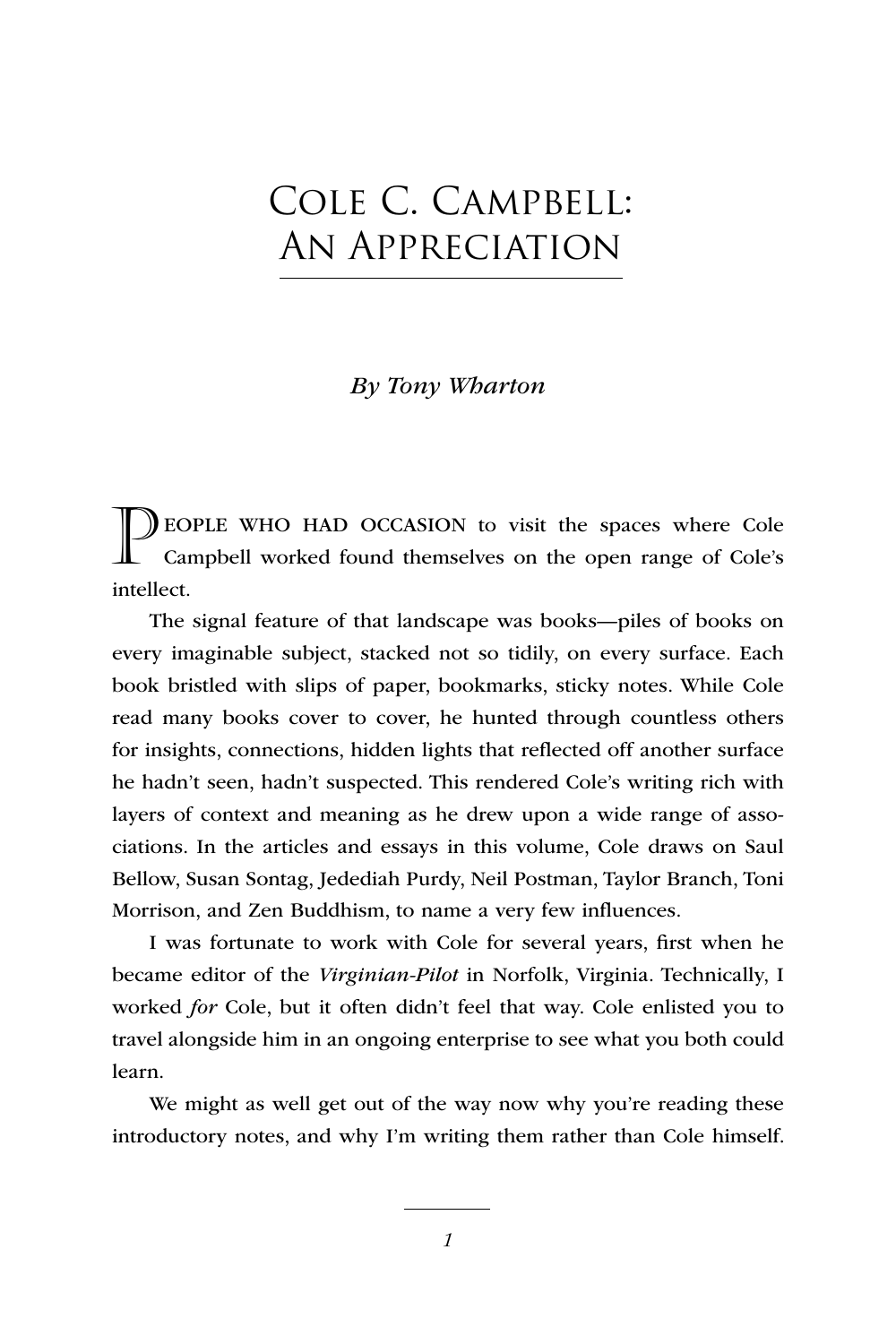Cole's explorations were cut short in midwinter 2007. Driving to work in Reno, Nevada, he hit a patch of ice and skidded off the road. He was killed instantly.

His daughter, Claire, writes in a memorial essay:

Work was always a central, energizing force in Dad's life; I don't think he saw it as "work" so much as an essential and rewarding entanglement with the world. . . . As I'm sure you all came to know firsthand, Dad always welcomed a challenge—not out of a former debater's desire to prove himself, but out of a deep conviction that what mattered was finding the best and most enlightened solution.

"Cole saw journalism's future, and I hate that he won't be lighting our way to the new world," said John Robinson, editor of the Greensboro *News and Record*, at Cole's memorial service.

But I'm more interested today in talking about the Cole we all knew: his infectious humor, his over-the-top generosity; his flamboyant showmanship; his distinct ability to irritate the fool out of us. Ben Bowers once told me that when he wrote his memoirs, he was going to devote an entire chapter to Cole. I wouldn't frame it that way. To me, the Cole influence is more like a river that runs through it.

Cole was born in 1953 in Roanoke, Virginia, and was raised in Pulaski, a little town in the Appalachians. His father, John Robley Campbell, had been a lawyer, but became an Episcopal minister not long after Cole was born. His mother, Susie Clarke Campbell, was a psychology professor for 25 years. Teachers and writers peppered both sides of his lineage. Cole grew up, then, in a family that placed a high value both on learning and on service.

He was a middle child, with all the restless ambition that implies, and a Scot by heritage, so there was a healthy dose of stubbornness, too. At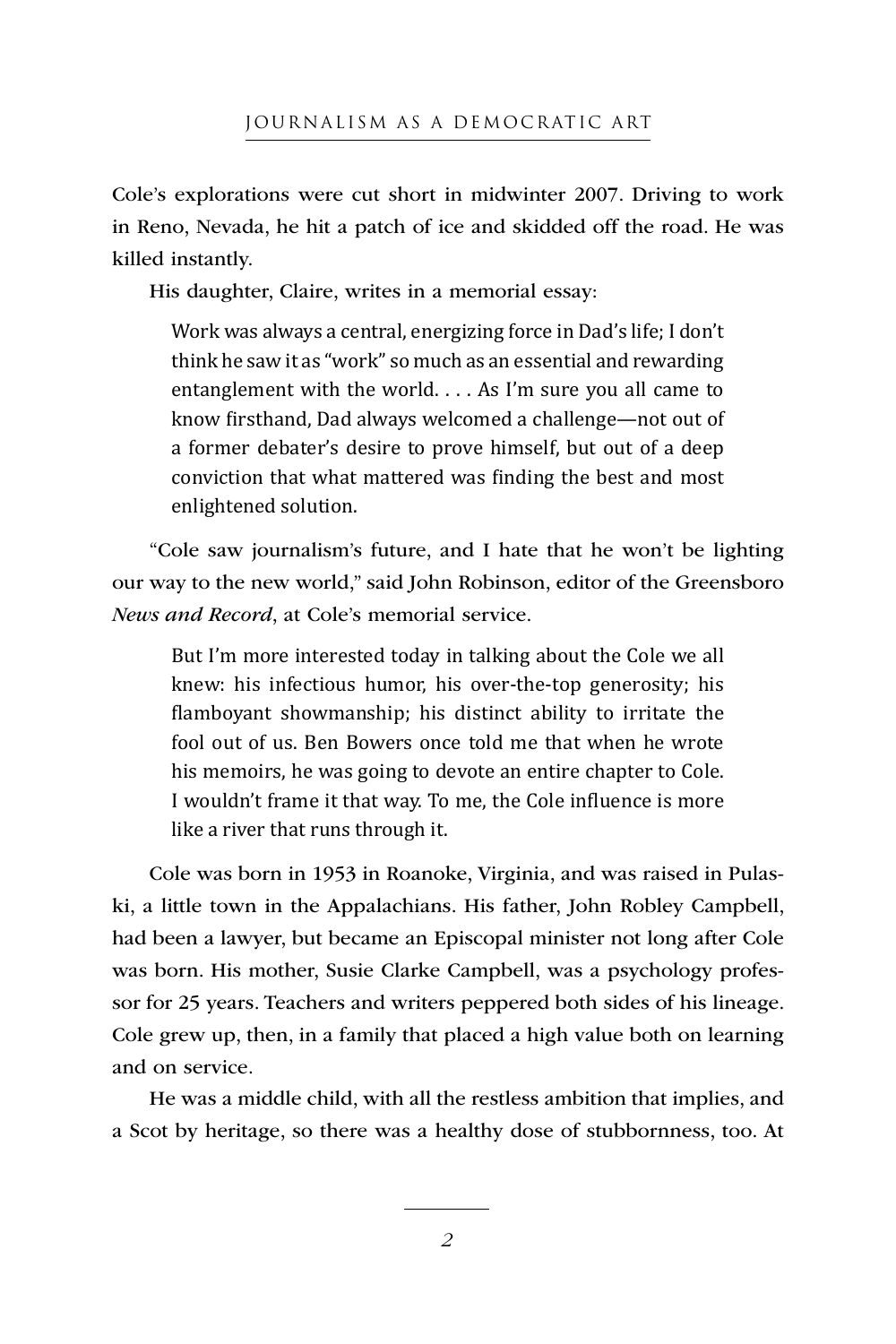the University of North Carolina-Chapel Hill, he became a fierce, nationally recognized debater and wrote a book on competitive debate still cited in the field. All these qualities would become apparent in Cole's professional career, particularly when he engaged his whole mind and soul in what came to be known as "public journalism," a movement designed to reconnect journalism with democratic practices.

For Cole, who never stopped asking "why?," looking at the norms and values of journalism and asking whether they served a democratic purpose was inevitable. It was not so for many journalists. Although Cole rarely showed frustration, and would patiently explain his thinking to a skeptic time after time, I know it baffled him that many reporters and editors flatly refused to even entertain the questions he and others raised.

I learned so much from Cole in the years we worked together. I learned how thrilling experiments could be, when they succeeded and when they failed, even on the front pages of a widely read newspaper. I learned, too, what a powerful hold norms and routines have on professionals, and how those norms could be both satisfying and constrictive in the face of change.

Through persuasion, reasoning, and sly finesse, Cole persevered in his campaign against many of those norms through leadership positions at two newspapers and countless articles, speeches, and appearances on panels considering journalism and democracy. After he left the *St. Louis Post-Dispatch* in 2000, during stints at the Poynter Institute and the Kettering Foundation—when he began introducing himself as a "recovering journalist"—Cole began to look even more closely at the underpinnings of democracy, exploring the significance of community and citizenship in politics.

And even as he observed journalism from the outside, the field began changing ever more rapidly. The forces of connection, community formation, and self-publishing spawned by the Internet began to remake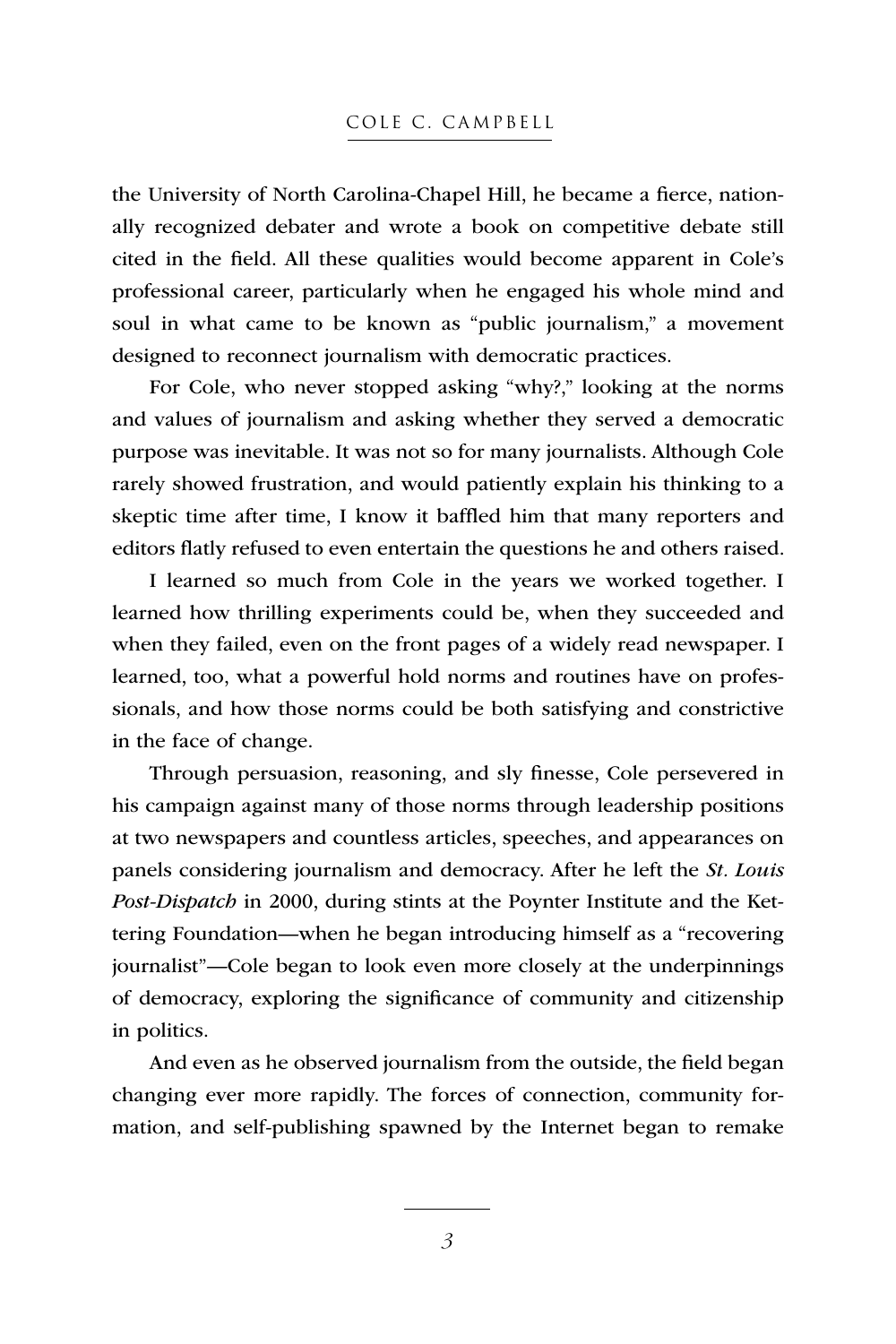### JOURNALISM AS A DEMOCRATIC ART

the landscape of journalism, as it did for business, politics, and most other fields. Suddenly, newspapers, which had scorned the notion of letting citizens into the newsroom, began frantically seeking new ways to connect with them. Most of these efforts were motivated more by survival instincts than by a reasoned consideration of journalism's place in a democracy, but they often arrived at the same place. As Donica Mensing and David Ryfe said in an assessment of Cole's impact:

My, how times have changed. Just a decade later, Cole's great idea seems downright prescient. In the 1990s, journalists deeply resisted the notion of engaging their audiences in new ways. Today, "the people formerly known as the audience," to borrow a phrase from Dan Gilmor, often *are* the journalists.

Cole's career, however, moved fully into education. In 2004, he became dean of the Donald W. Reynolds School of Journalism at the University of Nevada, Reno, where he swiftly began integrating all he had learned about journalism, community, and democracy in a curriculum that would leave his imprint on the upcoming generation of journalists.

"We are undertaking an experiment in reconceiving journalism as a social practice, as a mediating institution in the generation of public knowledge," Cole wrote in an article for the Winter 2007 *Kettering Review* (which was published as a memorial issue to him). The Reynolds School, under his guidance, launched Our Tahoe, a project aimed at focusing both journalists' and citizens' attention on the issue of wildfire in the Tahoe basin. "All this experimentation is grounded on a detailed examination of current journalistic practice, and imagines new journalistic practices that better reflect what it takes for democracy to go well."

It was one of many, many experiments he had planned for the journalism school, ultimately for all of journalism.

Yet I would fail in my task if I let you think that journalism, democracy, and education constituted the whole of Cole's life and thought.